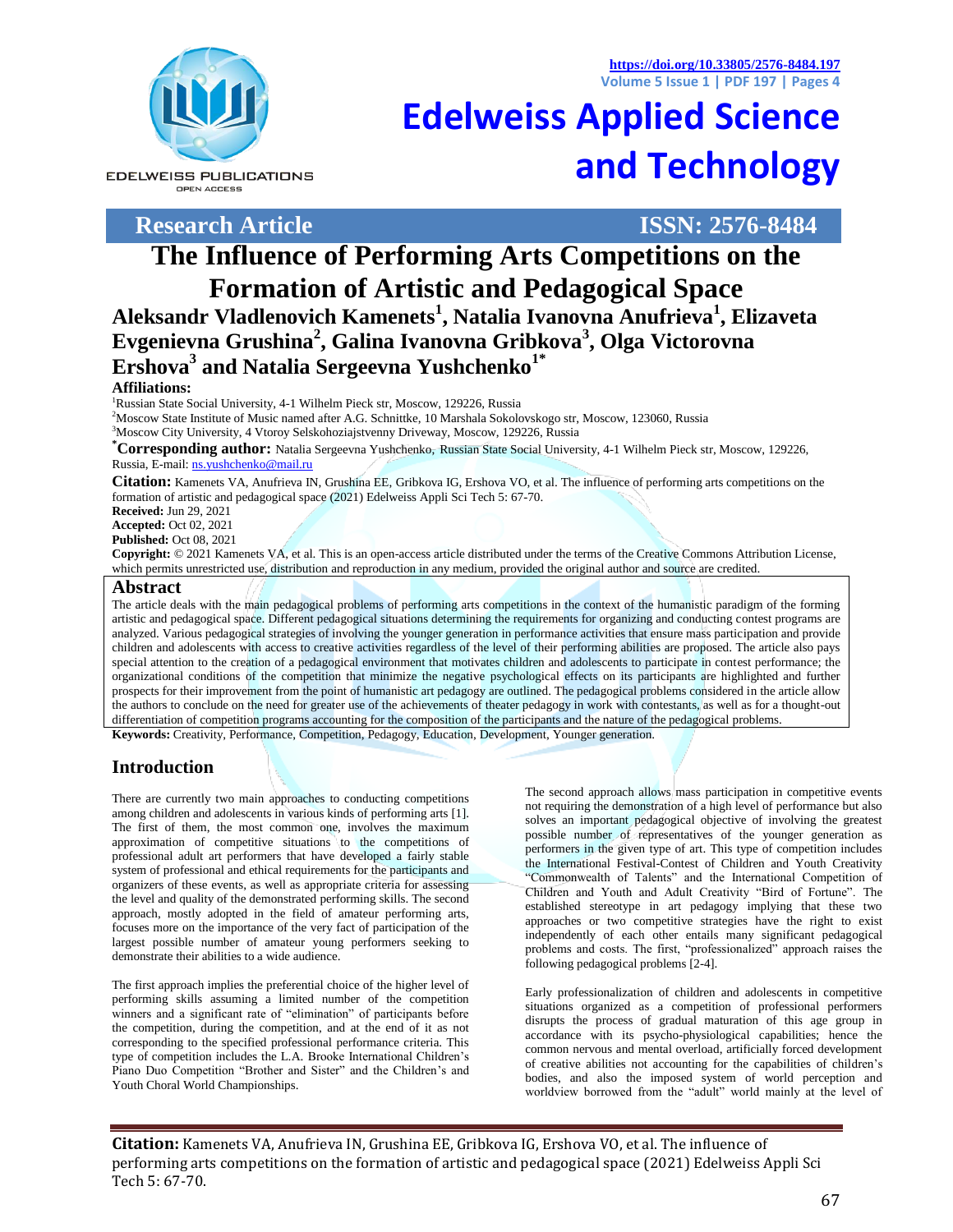

behavioural and performance stereotypes that do not account for the peculiarities of the inner world of children and adolescents;

- The development of spiritual and moral qualities of a young performer's personality predominantly takes the direction of increased egocentrism often leading to "narcissism" which eliminates readiness for proper cooperation, mutual assistance in the peer environment, and, accordingly, the lack of experience of sympathy and compassion necessary for comprehensive psychological and moral development; accentuated individualism and an orientation toward fierce creative competition vividly reflected in such a well-known popular slogan among participants in such "professionalized" competitions as "We will tear everyone (the other participants) apart"; if one loses in such competitions, the personality of an angry "loser" often losing all interest in this type of performing art is constantly reproduced;
- The technical side of the performance providing the result necessary for a successful performance is increasingly prioritized; the orientation on the need to "beat everyone" inevitably generates a negative attitude towards performing arts in a large number of participants in competition programs; the desire to take first place in the list of participants with one's performance overshadows the attitude towards one's performance as an opportunity to express oneself and one's inner world above all else.

#### **Pedagogical costs and problems are also found in amateur performing arts competitions. Among them are:**

- The lack of opportunities to reach the necessary quality of performance for the majority of contestants so as not to limit the number of participants; thus, many contestants have illusions about their own performance capabilities (often in the form of an unjustified overestimation); the lack of self-criticism and desire to improve the level of performance skills in the future;
- The lack of opportunities to develop strong-willed qualities and healthy ambitions in a competitive environment the deficit of which can then manifest in psychological unpreparedness for selfrealization in the face of the need to improve one's professional skills not only in art but also in any other type of activity; dilettantism in performance as a well-established norm in mastering artistic works;
- Avoidance of excessive strain in mastering a particular type of artistic performance; the lack of diligence in work on the performing repertoire due to the prevalence of the desire to only perform pieces that are easy to learn and perform; hence the primitivism of aesthetic tastes, limited artistic requests, and the gradual fading of interest in the systematic performance of artistic works.

Thus, both of the aforementioned approaches to the organization of creative competitions for the younger generation have significant drawbacks that cannot be minimized through a simple combination of the two types of organization of creative programs. There is a need for a completely different organizational and pedagogical strategy that would allow avoiding the identified pedagogical costs and negative trends. Hypothesis: participation in performing arts competitions as part of the system of moral and aesthetic development of personality aimed at the development of creative imagination, initiative, artistic taste, aesthetic demands, humanism, diligence, creativity, and emotionality has a significant impact on the development of the performing competency in young competitors in particular and the formation of the artistic and pedagogical space in general.

#### **Methods**

#### **Study Design**

The study of the established practice of organizing creative competitions for the younger generation in the sphere of performing arts allowed developing methodical recommendations providing for the improvement of both the content of competition programs and preparation for them based on the implementation of certain important achievements of pedagogical and psychological science in the sphere of children's artistic performance. The first important methodical requirement implies a correct adequate attitude to the phenomenon of children's performance that has to be viewed not as a goal in it but as a unique opportunity for the development of personalities of children and adolescents. This development is not reduced to the formation of personal qualities of a performer but primarily presents the spiritual and moral upbringing of the younger generation by means of artistic pedagogy. In this case, the main focus of methodical search should be the organization of competition programs as a part of the larger system of moral and aesthetic development of personality demanded by modern society [1,5]. To reveal the status of the development of the performing competency in young contestants, we developed a program of experimental work including the preparatory, ascertaining, and control stages of the experiment.

#### **The experimental research work was carried out in several stages:**

- The preparatory stage involving the development of methods assessing the individual psychological and performing qualities of young contestants;
- Conducting the ascertaining stage of the experiment involving the identification and assessment of the development of the performing competency in young contestants;
- The control stage involved comparing the results of the ascertaining stage and the results obtained after the young contestants' participation in the performing arts competition.

The experiment sample consists of young contestants (40 people) at the age of 12-16 years old who were first-time participants in a performing arts competition.

## **Procedure and Methods**

The formation and development of the performing competency gain great importance for young contestants as a crucial component of preparation for a performing arts competition.

#### **In this connection, we used the following diagnostic methods:**

To determine the level of development of the motivational and evaluative component of the performing competency:

 The "Diagnostic of Performing Motivation" questionnaire assessing the level of positive attitudes toward public performance activities;

To determine the level of development of the content and operational component of the performing competency:

 The "preparation for public speaking" questionnaire determining the level of development of the ability to control the accuracy, completeness, expressiveness of one's performance actions in the process of public speaking and correct them in time.

To determine the level of development of the predictive and reflexive component of the performing competency:

 The author's questionnaire "Own performance" assessing the level of competitors' ability to anticipate the results of their own performance.

To determine the level of development of the predictive and reflexive component of the performing competency:

 The author's questionnaire "Reflection" assessing the contestants' ability to self-regulate during public performances and the adequacy of self-assessment of the results of the performance activity (reflection).

**Citation:** Kamenets VA, Anufrieva IN, Grushina EE, Gribkova IG, Ershova VO, et al. The influence of performing arts competitions on the formation of artistic and pedagogical space (2021) Edelweiss Appli Sci Tech 5: 67-70.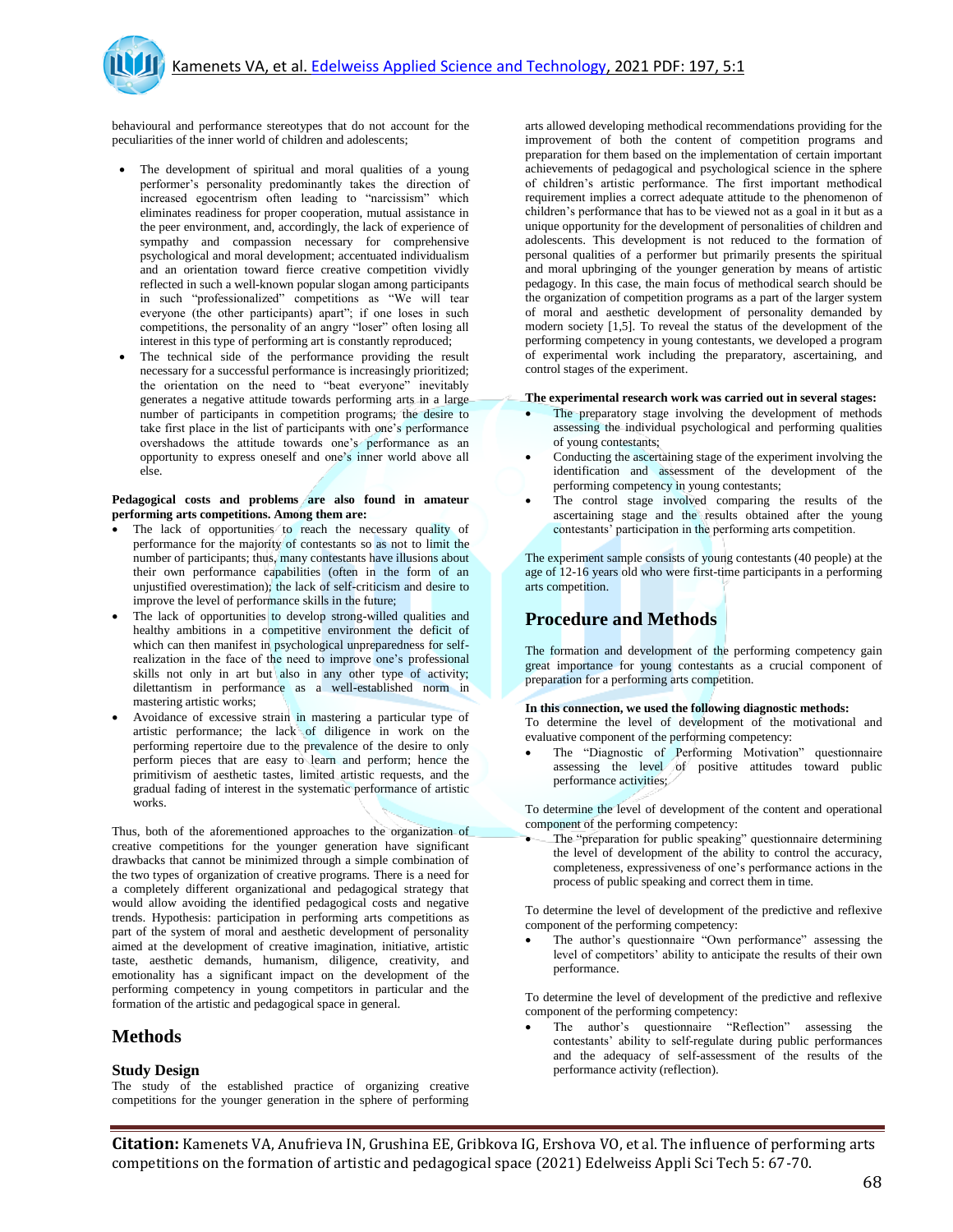# **Statistical Data Analysis**

The study used methods of mathematical statistics for quantitative and qualitative analysis of the results and testing their validity. Statistical analysis of the obtained results of the experiment comparing two empirical distributions by Student's t-test was carried out using the SPSS statistical software package.

### **Results**

The results of the study of the development of the performing competency components before and after the performing arts competition are presented in **Table 1**.

| N <sub>0</sub>               | Performing<br>stability<br>component            | Level   | <b>Before the</b><br>performing<br>arts |               | <b>After the</b><br>performing<br>arts |               |
|------------------------------|-------------------------------------------------|---------|-----------------------------------------|---------------|----------------------------------------|---------------|
|                              |                                                 |         | competition                             |               | competition                            |               |
|                              |                                                 |         | N                                       | $\frac{0}{0}$ | N                                      | $\frac{0}{0}$ |
| 1                            | The motivational<br>and evaluative<br>component | low     | 25                                      | 62.5          | 15                                     | 37.5          |
|                              |                                                 | average | 15                                      | 37.5          | 15                                     | 37.5          |
|                              |                                                 | high    | $\Omega$                                | $\Omega$      | 10                                     | 25            |
| $\overline{c}$               | The content and<br>operational<br>component     | low     | 30                                      | 75            | 15                                     | 37.5          |
|                              |                                                 | average | 10                                      | 25            | 20                                     | 50            |
|                              |                                                 | high    | $\theta$                                | $\Omega$      | 5                                      | 12.5          |
| 3                            | The predictive and<br>reflexive component       | low     | 25                                      | 62.5          | 12                                     | 30            |
|                              |                                                 | average | 13                                      | 32.5          | 21                                     | 52.5          |
|                              |                                                 | high    | $\overline{c}$                          | 5             | 7                                      | 17.5          |
| $\overline{4}$               | The regulatory<br>activity component            | low     | 26                                      | 66.5          | 10                                     | 25            |
|                              |                                                 | average | 12                                      | 30            | 18                                     | 45            |
|                              |                                                 | high    | $\overline{2}$                          | 5             | 12                                     | 30            |
| .<br>$\sim$ $\sim$<br>$\sim$ |                                                 |         |                                         |               |                                        |               |

**Table 1:** The development of the performing competency components before and after the performing arts competition (in quantitative and percentage ratio).

Comparison of the results of the ascertaining stage and the results obtained after the young contestants' participation in the performing arts competition shows an increase in the number of young contestants at the high level of development of the performing competency, as well as a decrease in the number of young contestants at the low level of development of the performing competency. The significance of differences in the level of development of the components of performance stability before and after the performing arts competition was tested using the methods of mathematical statistics (Student's tcriterion), as a result of which their statistical significance was established.

# **Discussion**

Let us consider the dynamics of the performing competence in young contestants in competitive activity in more detail. According to the diagnostics of the motivational-evaluative component of the performing competence in young competitors, the low level of the component decreased from 62.5 to 37.5% of the total number of respondents. The low level implies a lack of motivation for public speaking [6], lack of interest in performing activities [7], weak interest in increasing the level of performance skills [8], and weak personal need for performance improvement [9]. The high level of the component increased from 0 up to 25%. The high level implies persistence, stability of interest, responsible attitude to the performing process [10], and constant striving to improve the performing competence [11].

According to the diagnostics of the content-operational component, the low level of the component decreased from 75.0 to 37.5%. The low level implies the inability or lack of control of one's emotional state both in preparation and performance of a public speech, complete or partial emotional resistance to public speaking [12], panic, fear, and anxiety [13], and a low level or even lack of artistic and technical training. This is manifested in the accuracy and expressiveness of performing actions when preparing for a public performance [14]. The average level of the component increased from 25.0 to 50.0%. The average level implies the ability to direct one's feelings, that is, to concentrate on the content of the work being performed. However, it is not always possible to completely preserve this state [15]. The average level also implies a sufficient level of emotional stability when performing musical works but imperfect performance and insufficient formation of mastery of performing skills [16].

The high level of the component increased from 0 to 12.5%. The high level implies the ability to freely control one's emotional state, emotional resistance to the process of comprehending and performing musical works [17], the presence of creative experience, a low level of panic, fear, and anxiety both before and during public speaking [18], technically high-quality performance, and the ability to control the accuracy and expressiveness of the performing actions when preparing for a public performance [19].

According to the diagnostics of the prognostic-reflexive component, the low level of the component decreased from 62.5 to 30.0%. The low level implies the absence or a very low level of the ability to predict the results of public speaking [20] and the dominance of panic and fear over creative excitement [21]. The average level of the component increased from 32.5 up to 52.5%. The average level implies competent performance with minor technical or artistic flaws and a sufficient level of artistic embodiment of the interpretive intention during a public performance [22]. The high level of the component increased from 5.0 to 17.5%. The high level implies an artistically vivid embodiment of the interpretative intention, as well as the ability to control one's state during a public speech [23].

According to the diagnostics of the regulatory-activity component, the low level of the component decreased from 66.5 to 25.0%. The low level implies the lack of the ability to critically assess one's own performing activities [24]. The average level of the component increased from 30.0 to 45.0%. The average level implies a partial ability to assess the result of one's performing activities and partial ability to find solutions in problematic situations of performing actions [25]. The high level of the component increased from 5.0 to 30.0%. The high level implies the independence of judgment, the adequacy and objectivity of assessment and self-assessment, and active work on one's emotional-volitional state [26].

Thus, the results of experimental work allow concluding on the positive dynamic in the development of the performing competency in the young contestants in the process of competitive activity which demonstrates the influence of performing competitions on the development of the performing competency of young contestants.

## **Conclusion**

Analysis of the practice of performing arts competitions with the participation of children and adolescents, as well as the results of the study of the methods and technology of competition programs, allow us to identify several priority tasks in accordance with the humanistic paradigm of art pedagogy including:

- The organization of psychological support for the contestants throughout all stages of preparation for the event [27];
- The creation of a pedagogical environment for future contestants that would stimulate informal interaction and the self-realization of the personality of children and adolescents in the accessible types of performance activity;
- The study of individual and psychological features of contestants essential for their performance and the implementation of an

**Citation:** Kamenets VA, Anufrieva IN, Grushina EE, Gribkova IG, Ershova VO, et al. The influence of performing arts competitions on the formation of artistic and pedagogical space (2021) Edelweiss Appli Sci Tech 5: 67-70.